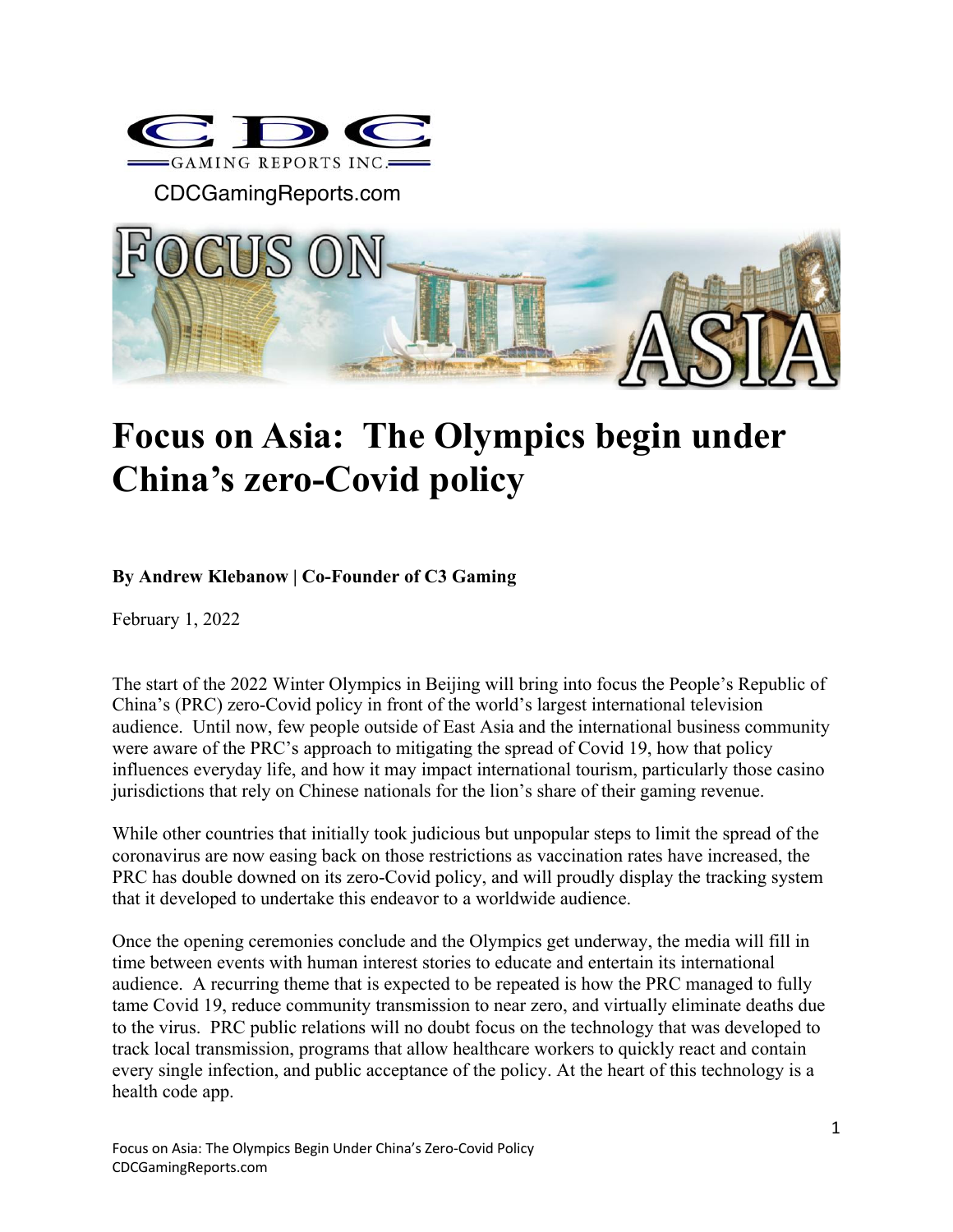Every resident is required to have the app on their mobile device whenever venturing out in public. The app stores vaccine status and recent test results. It also monitors human interactions. In the course of a day, a person would have to scan their mobile app when entering a public building, shopping mall, apartment complex, or place of business. With each scan, one of three color codes are displayed: green, yellow, or red. A green code allows the resident to proceed and move freely. A yellow code indicates that the person had been in an area where an infection may have been detected. A red code indicates that the person may have come into contact with someone who tested positive, causing the swift intervention of health authorities. That intervention may lead to an immediate quarantine.

The system that is in place starts at the apartment block level, allowing health authorities to monitor even the smallest of outbreaks. It can limit residents' movement across a neighborhood, a city, and from one province to another. A similar system is in place in Macau, allowing the city to be included within the PRC's travel bubble. There, too, residents must present their mobile app several times in the course of any day in order to conduct their daily affairs. The system also allows for PRC residents to transit to and from Macau, although other travel restrictions remain in place.

Hong Kong residents remain outside of the PRC/Macau travel bubble, despite having a mobile app and similar tracking abilities. As an international gateway city, health authorities continue to identify outbreaks from residents returning from foreign countries as well as small community outbreaks. Vaccination rates also remain stubbornly low. It remains to be seen when Hong Kong residents will be permitted to travel to Macau, Shenzhen, Guangzhou, and other nearby cities.

The most diverse network of consultants in the gaming & hospitality industry



## **Zero Covid and outbound international travel**

With such a large social and political investment in the zero-Covid policy, what are the prospects for a resumption of outbound tourism to other east Asian gaming destinations? Despite the disruptions caused by neighborhood and citywide lockdowns in order to contain the spread of the virus, the vast majority of PRC citizens have adapted to life under the policy. Should it continue, and the unveiling of the zero-Covid policy to the world indicates that public policy makers are committed to this policy until the world pandemic abates, at what point will Chinese citizens be comfortable to venture outside of the country for gaming vacations?